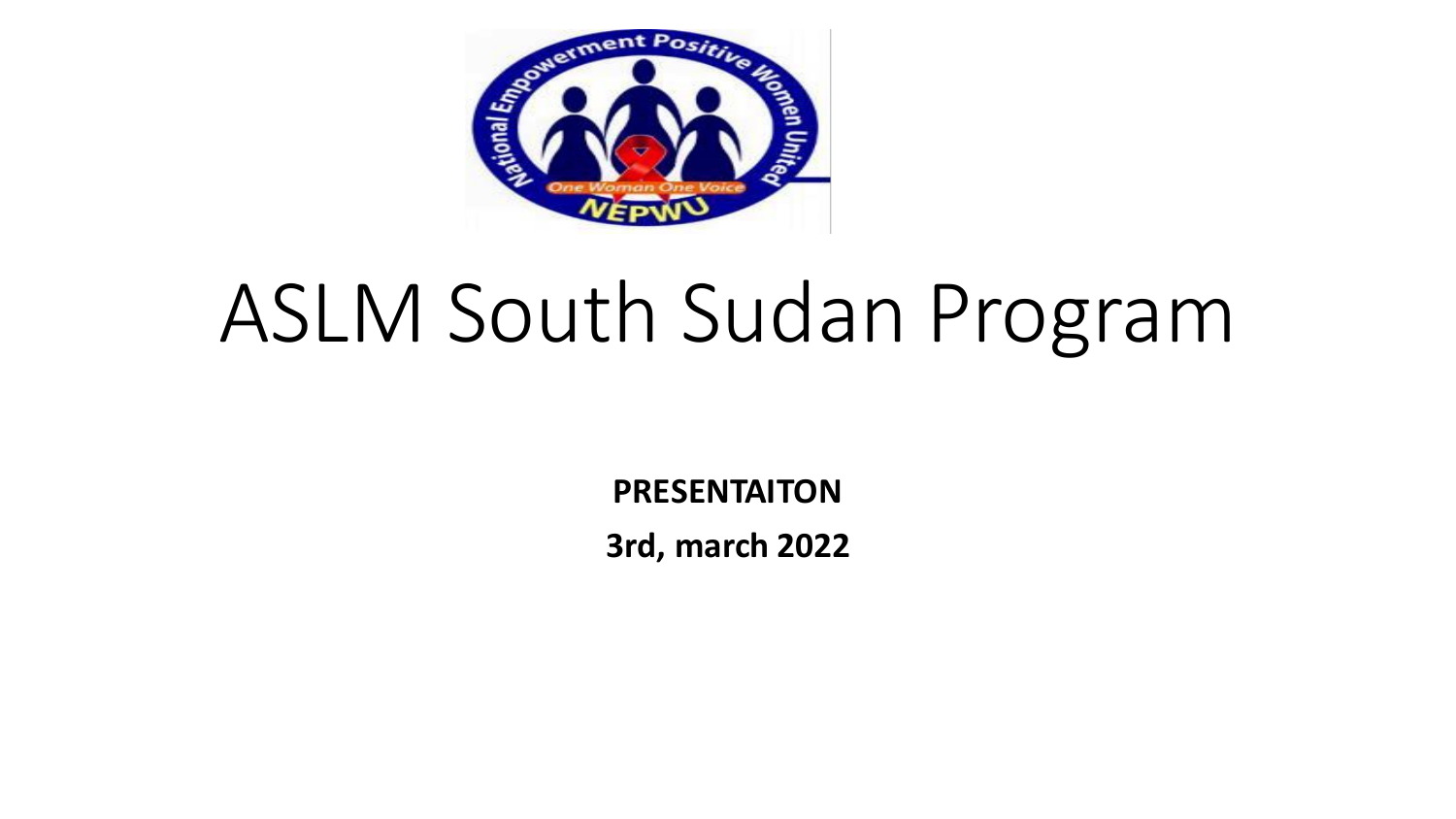## Campaign description

NEPWU conducted campaign on Viral load testing targeting people living with HIV across 7 (seven) facilities in Juba, South Sudan. Engagement meetings were conducted targeting Young people, pregnant and lactating mothers and Women living with HIV to understand the importance of testing their viral load.

**Young people:** 75% of south Sudanese are young people which means they provided the larger portions compared to the other groups. At the same time young people accounted for 84% of the total populations reached during the campaign. This has been common with Facebook and radio talk shows.

The campaign also prioritized young people because they are more at risk of having high viral load compared to the other populations. They continue to have problem of adherence to treatment due to high level of self-stigma and risky behaviours. Therefore, the campaign provided a snapshot on how to maintain a low viral load and benefit of it. Large numbers of young people shared their knowledge on viral load with our programme officer and the liaison officer during engagement meetings and the radio talk shows.



Engagement meeting conducted in Kator PHCC to educate men on importance of Viral testing. An estimation of 3284 young were reached through the campaign. This was especially through Radio talk show, Facebook and Engagement meetings

One of the example of key message passed to young people *Keeping your viral load low means long life*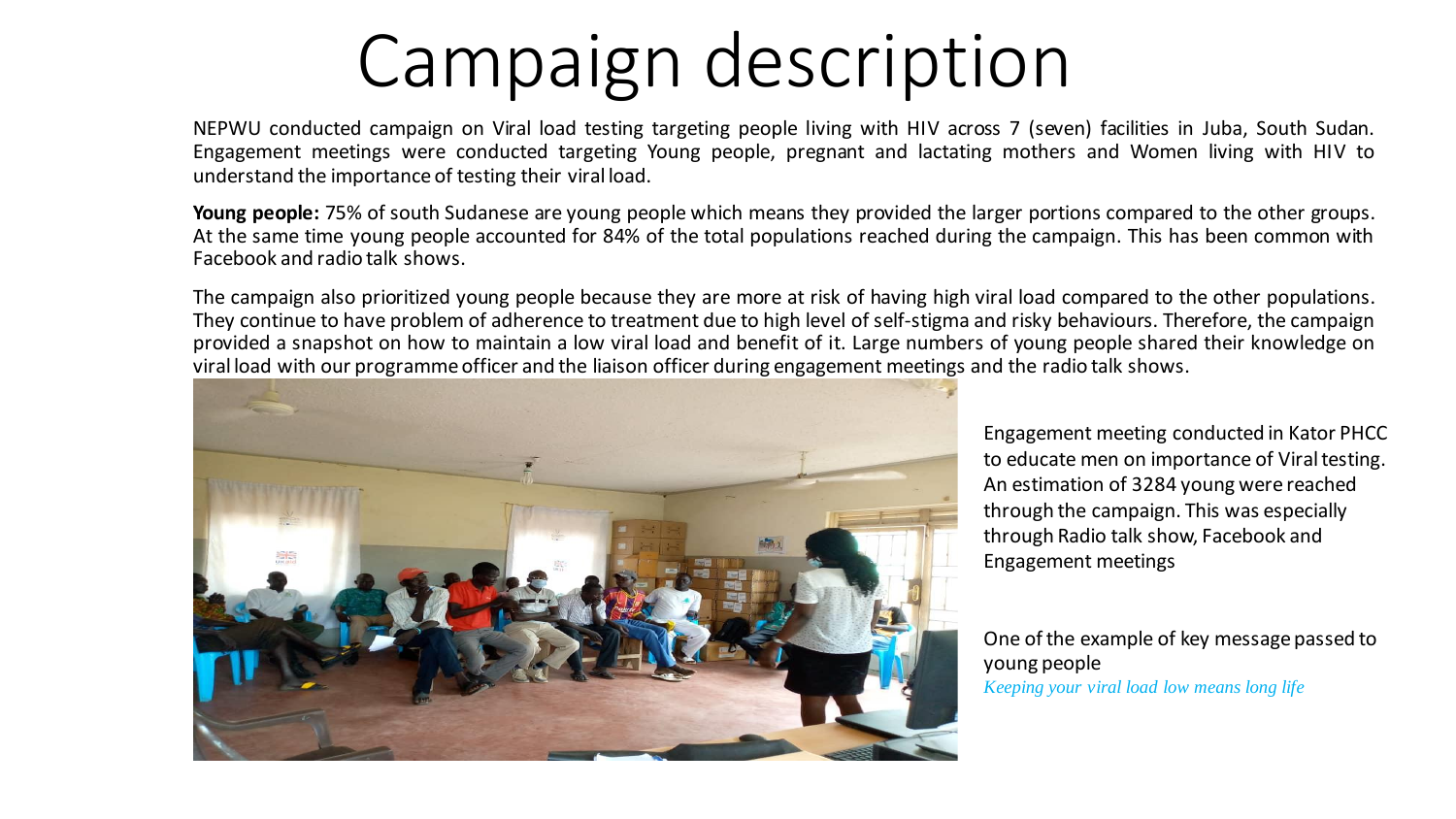**Women living with HIV (WLHIV)** the other target groups are the women living with HIV. The women are mostly engaged through the engagement meetings. Women living with HIV reached accounted for 5% of the target populations reached. Due to stigma and discrimination, most women are afraid to come out and speak since they also fear breaking up with their partners.



#### **Mothers Living with HIV (MLHIV)**

It is important that pregnant and lactating women are educated on how to maintained a low viral load and its benefits. Most mothers are not aware about their viral load which is too risky fro their unborn babies and also babies who breastfed them. Through the campaign conducted, pregnant and lactating women learnt about the usefulness of keeping undetectable viral load to protect their babies from contracting HIV.

Only 3% of the population reached accounted for mothers living with HIV

This Picture is taken from Kator PHCC for a group of women living with HIV. During the meeting women were able to share their experiences and knowledge about Viral load.

#### Key messages such as:

*Undetectable viral load means the HIV virus cannot transmitted to HIV negative person*

*A total of 151 women leaving with HIV where reached during the campaign.*

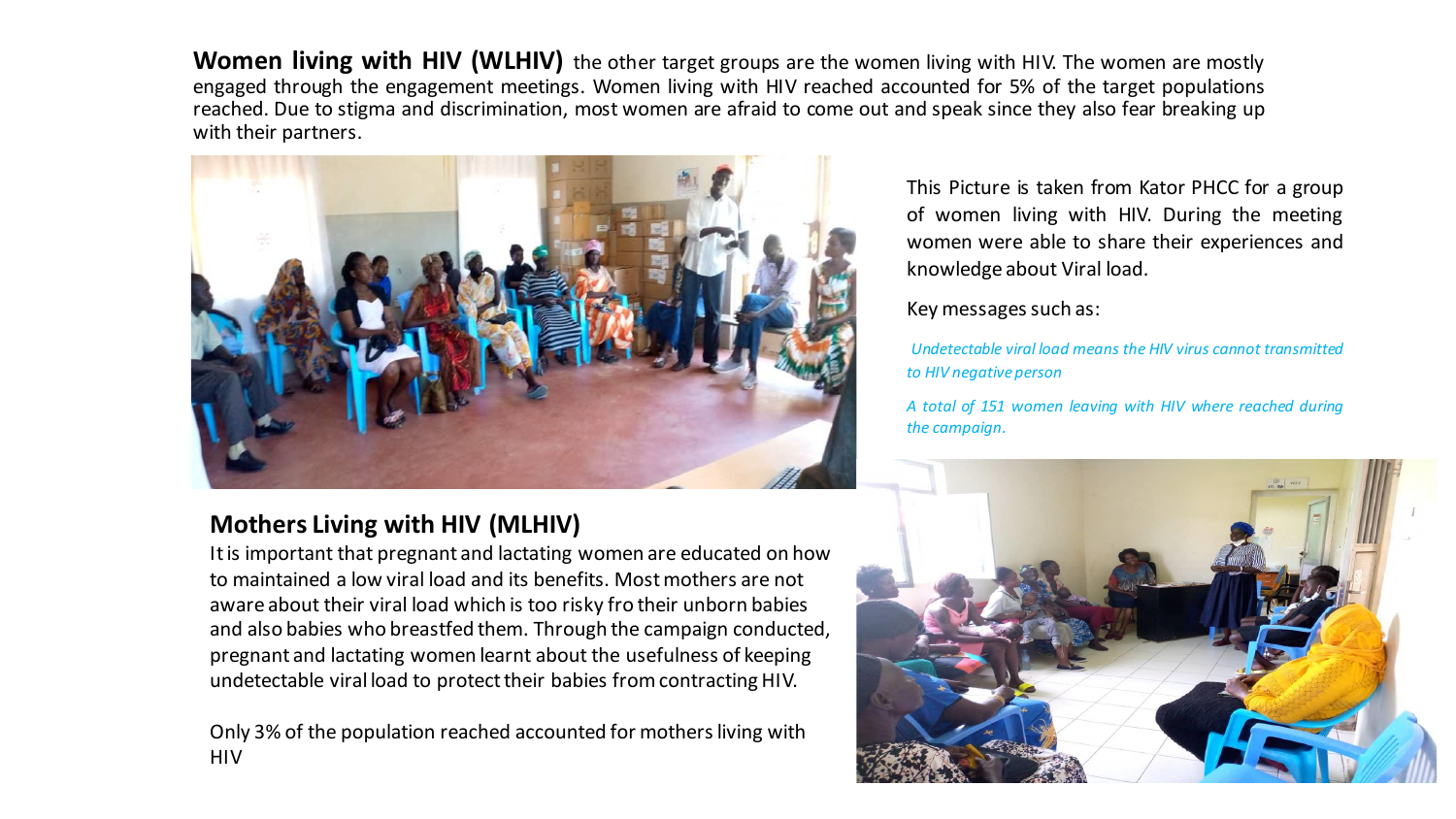## The audience were engaged through three different ways:

**1. Engagement meetings.** Several meetings were conducted in 7 (seven) facilities within the capital Juba where pregnant and lactating women, young people and other women were reached with messages on viral load. The engagement meeting had been one of the successful method as clients were able to share their knowledge of viral load and continuously asked questionsto facilitatorsto understands more about viral load



**2. Facebook posting.** Several Facebook post were made during the campaign but due to low knowledge of using Facebook and WhatsApp by majority of the PLHIV led to fewer of them to access the messages. through Facebook we document 491 reactions this includes likes, comments and shares. Most of the reactions were noticed among young people



Another Facebook post was about one of the PLHIV submitting her blood sample for viral load testing. This also drew the attention of many people to react.

meeting out of which there are 151 women living with HIV, 113 young people and 92 pregnant and lactating women during the Engagement meetings key message such as What is viral load? Why do people come for viral load testing? Were discussed



This is one of the picture posted on Facebook that drew the attention of several people to react to it. One of our heath care worker demonstrating message on Viral load testing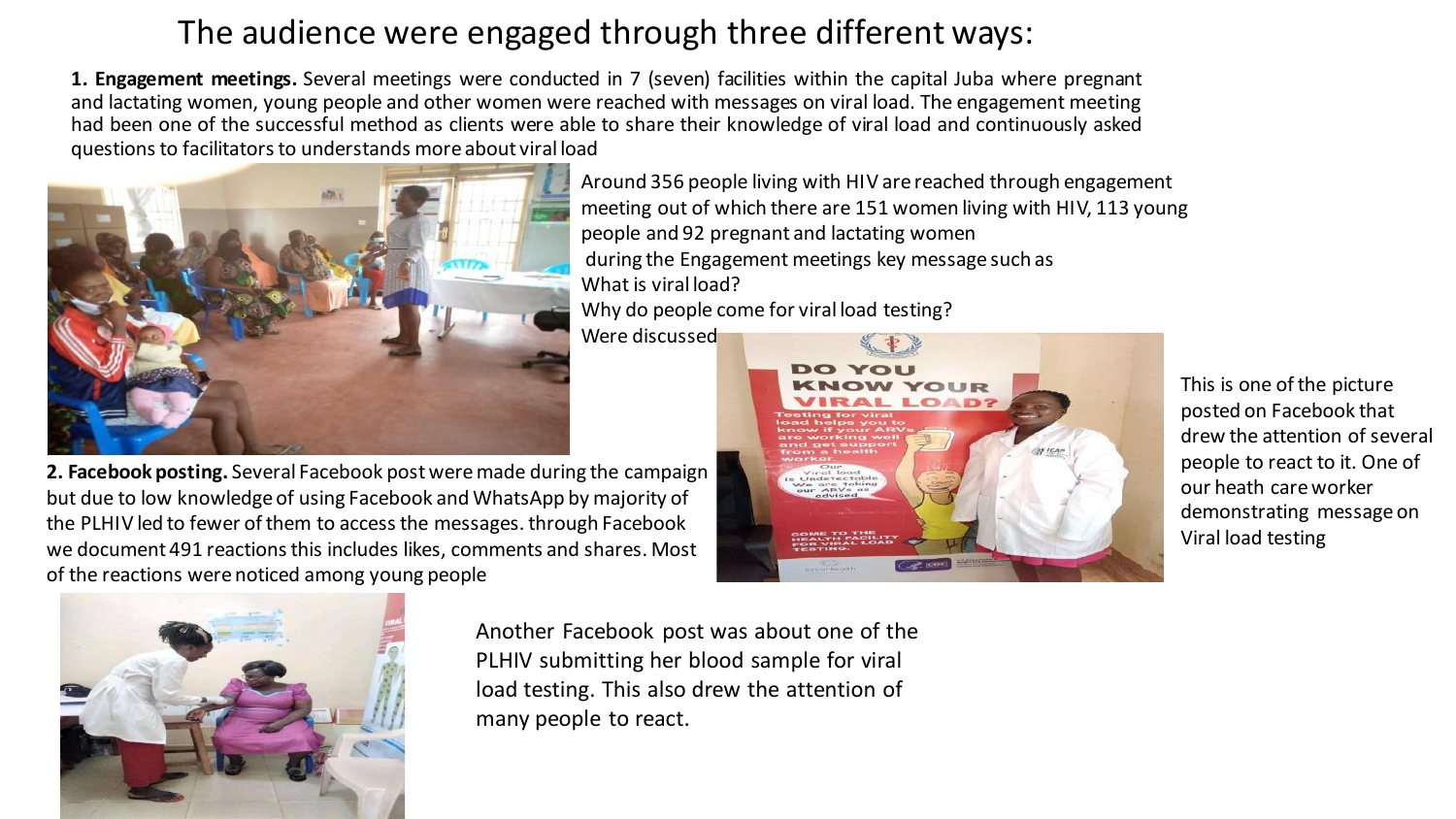**3. Radio talk show.** We also used radio to reached people living with HIV within Juba and other parts of the country though we encountered a lot of challenges through radio talk show, larger population were able to be reached with messages on Viral load. An estimated 2790 people received the message through Radio talk shows, the major challenge was that the network of the radio was not effectively supporting the conversation due to network breakdown.



NEPWU liaison officer and other two members from the MOH talk about Viral load in South Sudan Radio in Juba.

#### **Campaign outcomes**

- ❖ Most clients did not have knowledge on viral load but after attending the engagement meetings, they are knowledgeable of why they test, why they should adherence to treatment
- ❖ Some of the clients during the engagement were not aware about their HIV status, because they were put on treatment without their consent, during the meeting the client counseled knew about
- ❖ Clients with high viral load improved on adherence
- ❖ Clients with high viral load understood the meaning of viral load
- ❖ Clients with high viral load understood the important of routine viral load testing
- ❖ Clients discovered the reason why their viral load was high though they were on treatment for some time
- ❖ Clients understood the benefit of having suppressed viral load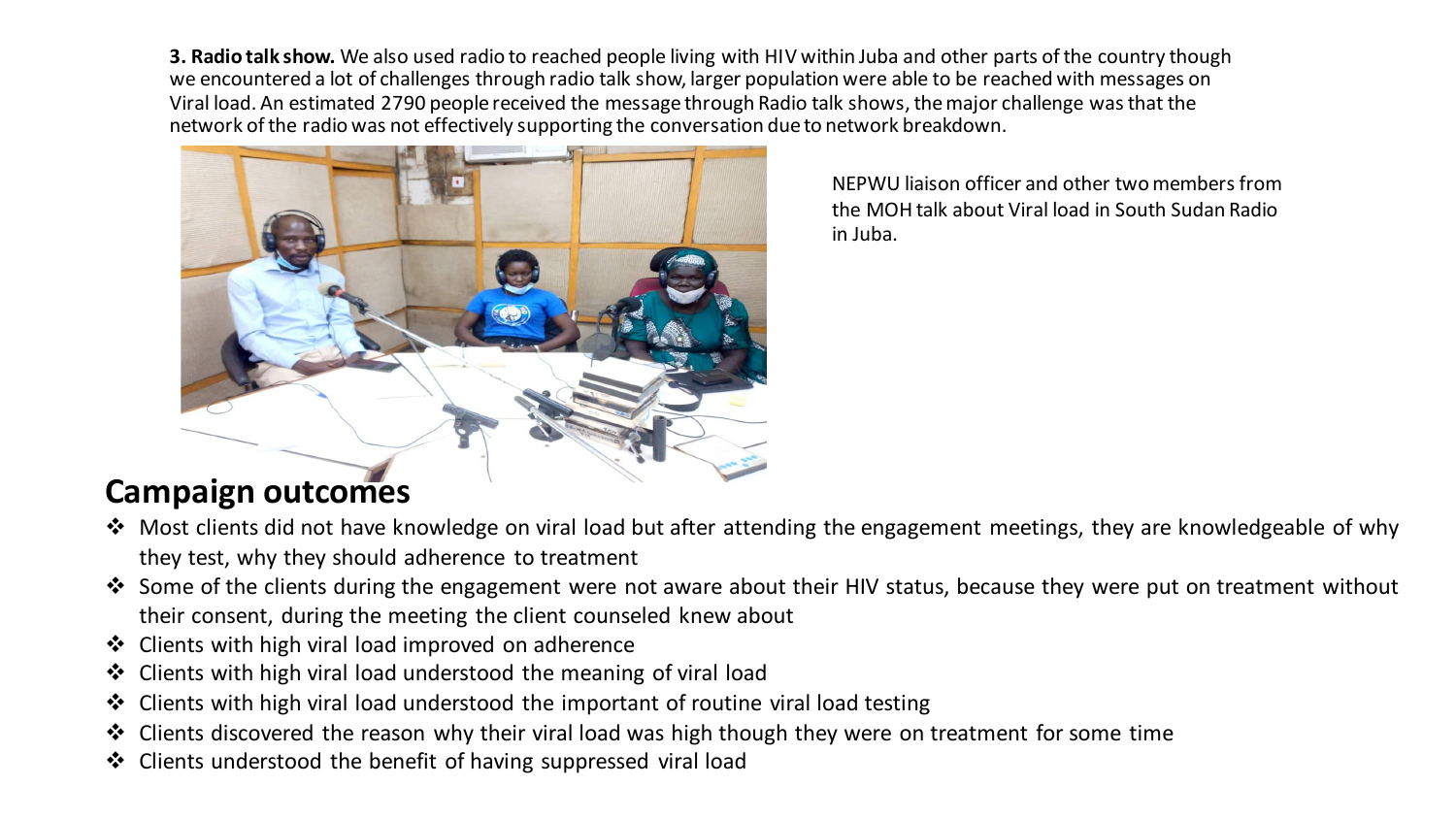#### **What worked well**

- The sessions were interactive, clients were asking a lot of questions
- The session was conducted in a language they understand better
- Clients were able to ask question on viral load and answers were provided to them
- NEPWU facilitators shared their experience about their viral during the engagement meetings, which encourage the clients to adhere to their treatment
- Clients with high viral load accepted to adhere to treatment after attending meeting hence

## **What are the lessons learnt?**

- The session targeted few clients with high viral load and other were asking why they left out which was because of budgeted limited
- Most clients have low knowledge on viral which need routine meeting
- Most clients did not have enough information about viral load when they were initiated on treatment so the viral load awareness campaign should continue